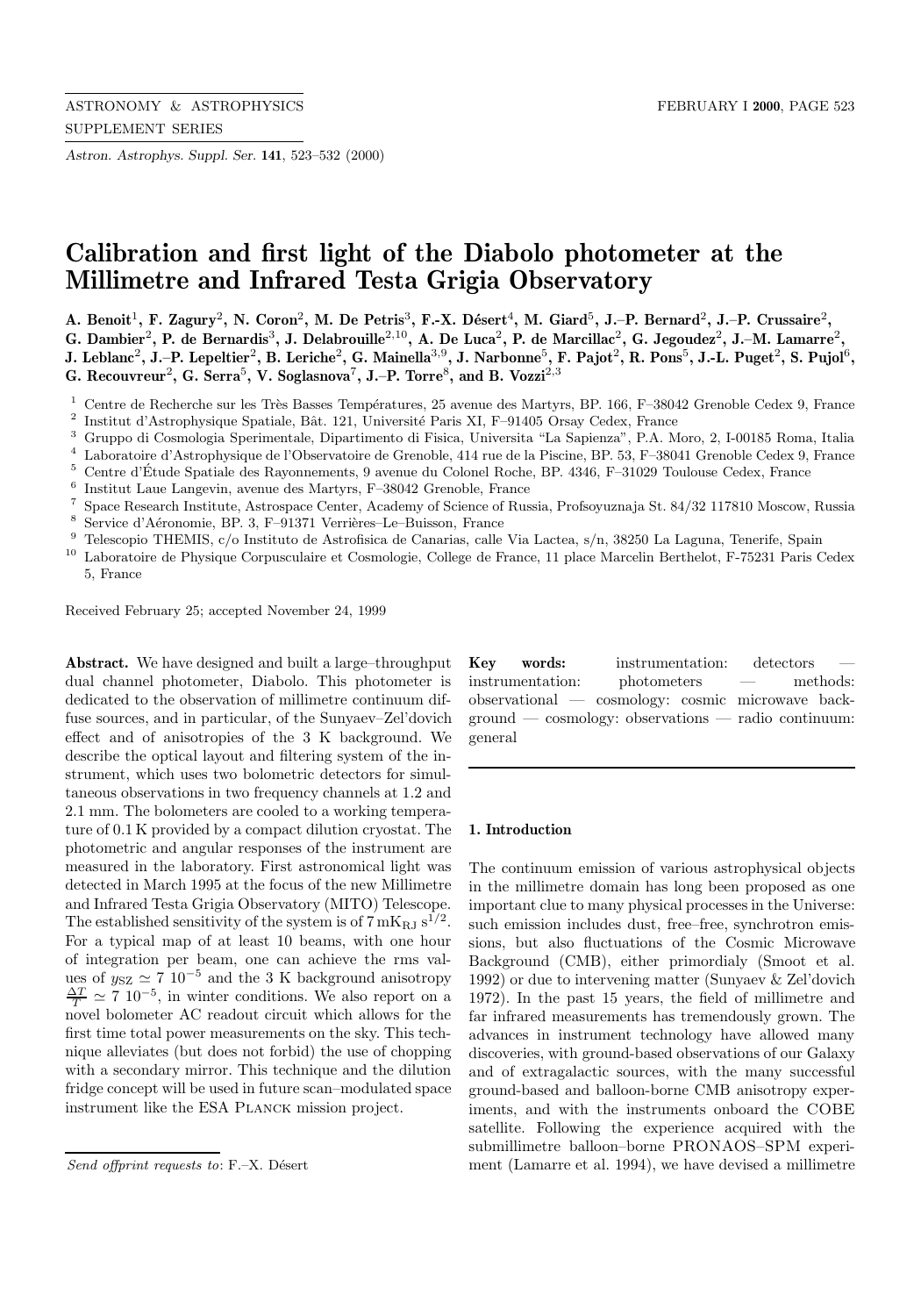photometer called Diabolo, with two channels matching the relatively transparent atmospheric spectral windows around 1.2 and 2.1 mm. This instrument is designed to be used for ground–based observations, taking advantage of the large area provided by millimetre antennas such as the 30 m telescope of IRAM, and of long integration times that can be obtained on a small dedicated telescope. Such observations are complementary to those that can be made with highly-performing but costly and resolution–limited space–borne instruments or short duration balloon–borne experiments.

There are two main disadvantages to ground–based measurements, which are:

- **–** a larger background, which not only produces a larger photon noise but also limits the sensitivity of bolometers because of their power load, especially when one tries to obtain broad–band measurements with a throughput  $(A\Omega)$  much larger than the diffraction limit;
- **–** additional sky noise, mainly due to the fluctuating water vapour content in the atmosphere, and which is usually the main limitation of ground–based instruments unless properly subtracted (see e.g. Matthews 1980; Church 1995; Melchiorri et al. 1996).

There are two usual methods for the subtraction of sky noise, either spatial or spectral ones. The spatial subtraction method uses several detectors in the focal plane of the instrument and takes advantage of the spatial correlation of the atmospheric noise. For this technique to work, the source size must be smaller than the array size. It is especially suited for big telescopes for which the beams from the different detectors have not diverged much when crossing the 2 − 3 kilometre high water vapour layer. Kreysa et al. (1990), Wilbanks et al. (1990), and Gear et al. (1995) have used this technique with bolometer arrays (MPIfR bolometer arrays, SuZie photometer and SCUBA arrays respectively).

The spectral subtraction method takes advantage of the correlation of the atmospheric signal at different wavelengths. If the source signal has a continuum spectrum different from the water vapour emission, one can form a linear combination of the source fluxes at different wavelengths which should be quite insensitive to sky noise. This technique has been used in various photometers. For extended sources like clusters of galaxies (see below), it has been used by Meyer et al. (1983), Chase et al. (1987) and Andreani et al. (1996, see also Pizzo et al. 1995). In particular the spectra of the 3 K CMB distortions (either primordial or secondary) are quite different from the water vapour emission as can be seen in Fig. 1. This technique implies that the smaller wavelength channels do not work at the diffraction limit, so that the beams at the different wavelengths are co-extensive. Hence, for broad continuum measurements, the detectors can only be large-throughput bolometers.



**Fig. 1.** The distortions of the 3 K Cosmic Microwave Background expected in the millimetre domain are shown in the upper panel. The dotted curve corresponds to the Sunyaev–Zeldovich effect with a comptonisation parameter  $y = 10^{-4}$ . The dashed curve corresponds to a Doppler effect of  $\Delta T/T = 10^{-4}$ . The thin curve shows the spectrum that comes from a typical fluctuating part of the atmospheric spectrum, normalised to only  $0.15 \mu m$  of water vapour (notice the very different colours between 1 and 2 mm). In the lower panel, the curves show the normalised transmission of the 2 Diabolo channels centered at 1.2 and 2.1 mm and the atmospheric transmission for  $3 \text{ mm}$  of water vapour (with  $y$  axis between 0 and 1). Atmospheric curves were deduced from the ATM atmospheric model kindly made available by Pardo (1996)

Once and if the sky noise can be subtracted, the need for sensitive large-throughput bolometers implies the lowest possible working temperature (see Sect. 3  $\&$ Subsect. 4.3). Diabolo has been built following this line of thought. It is a simple dual-channel photometer, with two bolometers cooled to 0.1 Kelvin for atmospheric noise subtraction using the spectral subtraction method adapted to small telescopes. Its design and performance are described in the rest of this paper, which is organised as follows. Section 2 describes the optical layout of the photometers and the filters we use for the proper selection of wavelengths. Section 3 describes the dilution cryostat that is used to cool the bolometers. Section 4 deals with the design and testing of the 2 bolometers. Section 5 gives details on the new bolometer AC readout electronic circuit which is used for the measurements. Section 6 gives the characterisation of the instrument that was possible with the first observations at the new 2.6 metre telescope at Testa Grigia (Italy). Finally, we discuss in Sect. 7 the recent improvements that have been made over the original design.

# **2. Optical and filtering systems**

### 2.1. Optical system

In order that future versions of the photometer can accomodate small arrays of bolometers on each channel,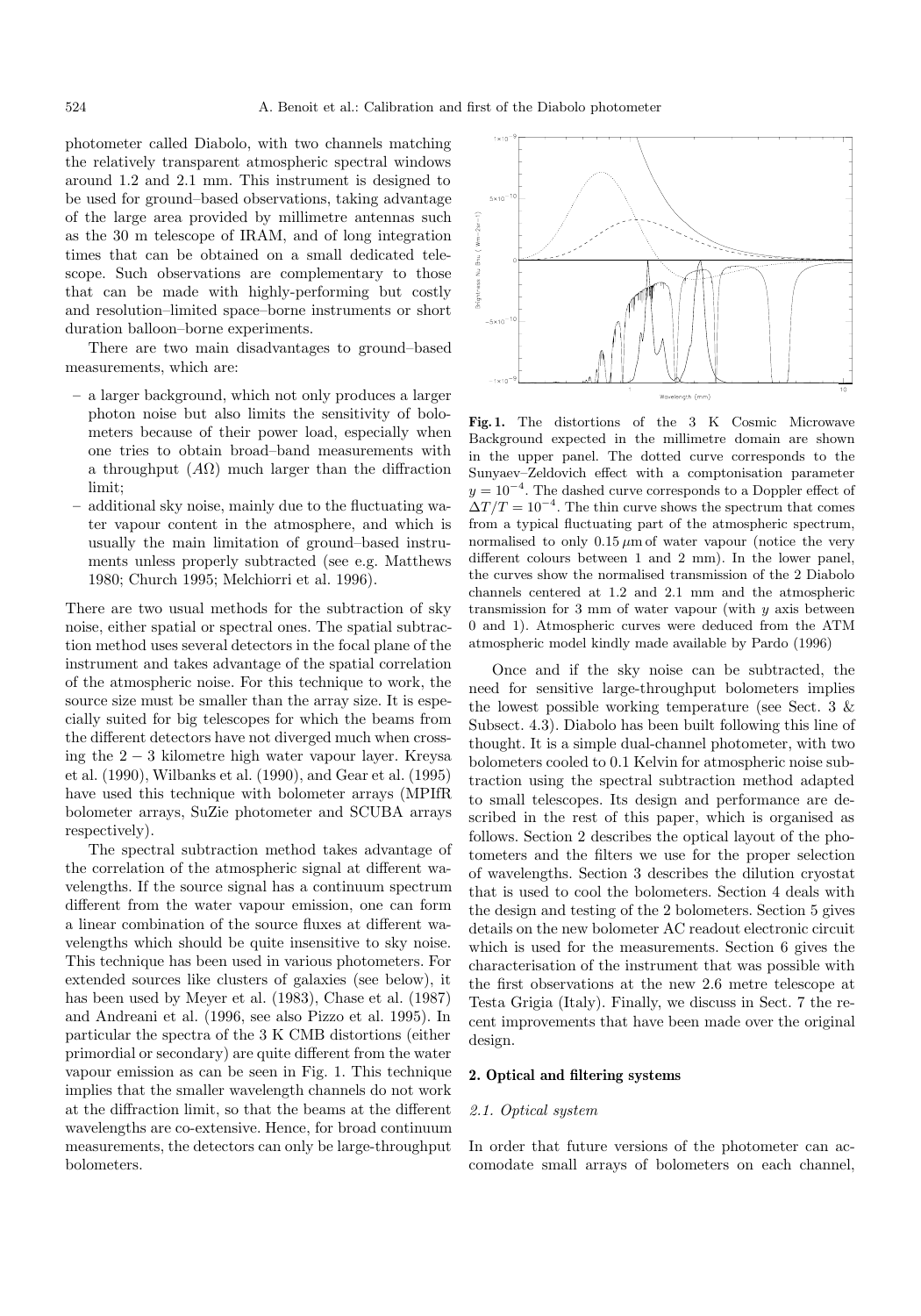

**Fig. 2.** Cold optical plate of the photometer (diameter of 250 mm): PFR is the cold pupil entrance with a lens and some filters, F1, F2 are some submillimetre cutoff filters, LC1 is the focal plane lens with its diaphragm DC1. A dichroic DI1 splits the radiation between channel 1 in reflection and channel 2 in transmission. BP1 and BP2 are bandpass filters. MR2 and MV1, MV2 are plane mirrors to fold the two beams. S1, S2 and S3 are three pillars holding the optical plate to the cryostat

imaging cold optics have been designed for Diabolo. Using lenses rather than mirrors, the system is compact enough that two (and possibly three in a next version) large throughput channels fit into a small portable dewar. The sky is imaged through a cold pupil lens onto a cold focal plane lens. For each channel, the light is then fed by another lens onto the bolometer and its associated Winston cone. The lenses are made of quartz (of index of refraction 2.14) with anti–reflection coatings adapted to each wavelength. As in the PRONAOS–SPM photometer (Lamarre et al. 1994), the optical plate is sustained below the cryostat by three pillars and contains the optical and filtering systems (Fig. 2). It is shielded by a 1.8 K screen covered with eccosorb. The cryogenic plate (Fig. 3), which is in direct contact with the lHe cryostat (pumped to 1.8 K), receives the dilution fridge (Sect. 3) which provides cooling of the two bolometers (Sect. 4). Ray–tracing was done including considerations on diffraction in order to optimize the parameters of the lenses and cones (with limited use of ASAP software). Care was taken to underilluminate the secondary and primary mirrors to reduce sidelobe levels (the photometer effectively uses 2 m out of the 2.6 m of the primary mirror of the Testa Grigia telescope).

In inverse propagation mode, the beam exiting the photometer has a 5.6 f ratio and the useful diameter of



COUPE A - DIABOLO

**Fig. 3.** Vertical cut of the cryostat showing the cryogenic plate of the photometer and the optical plate. For each channel, a lens LV reimages the beam onto the entrance of the Winston cone CL, through a bandpass filter FI. The dilution fridge provides cooling of the bolometers to 0.1 K. It is shielded with a dedicated 1.8 K screen. Each bolometer can also be fed via an optical fibre in the back of the bolometer, with near infrared ligth provided by a diode which acts as an internal relative calibrator

the exit (plane parallel high–density polyethylene) window is 27.5 mm. This matches the bolometer throughput of 15 mm<sup>2</sup> sr, well above the diffraction limit for both channels which is 2.3 and 6.4 mm<sup>2</sup> sr in channel 1 and 2.

#### 2.2. Filtering system

We have devised a filtering system in order to select the appropriate wavelengths while avoiding submillimetre radiation that would load the bolometers. This system does not rely on the atmosphere to cut unwanted radiation. Figures 4 and 5 summarise the different filters, which are all at 1.8 K temperature except for the first infrared cutoff filter (77 K). Measurements were done on each element separately at room temperature only and at normal incidence. In the submillimetre up to 1.8 mm, this was accomplished with a Fourier Transform Spectrometer, with a 0.3 K bolometer as the detecting device at the Institut d'Astrophysique Spatiale (IAS) facility. Several measurements around 2 mm were done with a heterodyne receiver and a carcinotron emitter at the Meudon Observatory facility (DEMIRM). Once all the measured transmissions are multiplied together we find an overall expected photometer transmission which is a factor 2.5 larger than the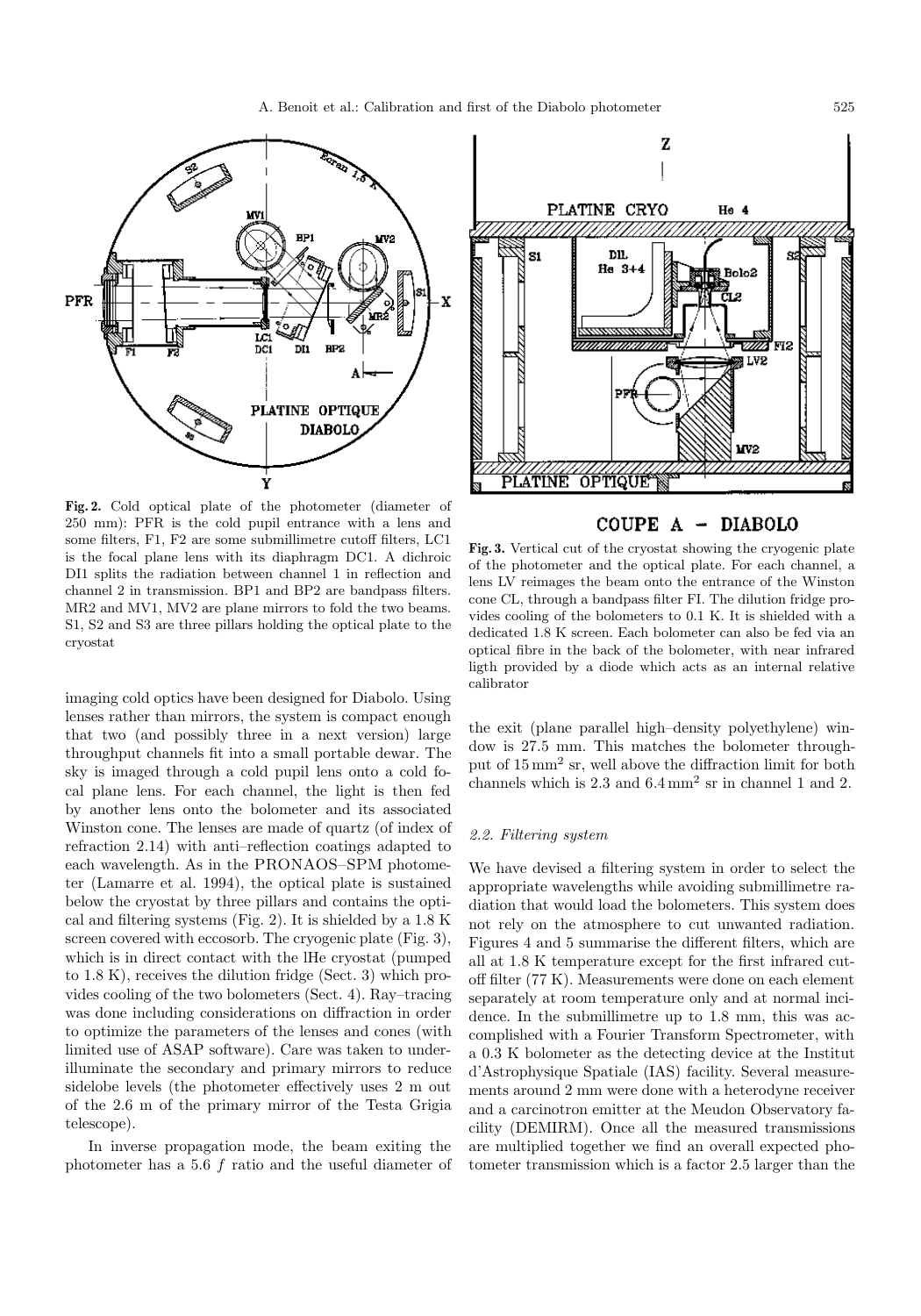

**Fig. 4.** Details of the filters that are used in Diabolo Channel 1. For each plot, the element transmission is shown as a function of the wavenumber. Except for the atmospheric transmission and the bolometer cut-off, the data are actual measurements interpolated onto a common grid (a constant level extrapolation was done to wavelengths larger than 3 mm). The entry block, situated next to the cold pupil, contains one C103 (from IRLabs) at 77 K on the penultimate cryostat screen, and a series of filters on the 1.8 K stage after the lens: another C103 filter, a diamond powdered polyethylene filter and 2 by 3 resonant capacitive grids (made at IAS) to insure a sharp submillimetre cutoff (F1 and F2 in Fig. 2). The dichroic beam splitter is made of 3 resonant capacitive grids each deposited on a mylar substrate and separated by 383 µm (it was measured only around 5 cm−<sup>1</sup>). The 2 bandpass filters are made of free-standing metal mesh (platinum, copper and silver alloy, made in IKI, Moscow) of  $10 \mu$ m thickness. The bolometer cut-off comes from diffractive effects from the entrance Winston cone before the bolometer (Harper et al. 1976). The atmospheric transmission is for 3 mm precipitable water vapour (cut below  $2 \text{ cm}^{-1}$ ). The last 2 bottom figures show the global transmission in linear and logarithmic (resp.) scale, including the atmospheric transmission

transmission deduced from point-source measurements. A large fraction of the discrepancy can be attributed to the optical elements that were not included in the calculation: the cryostat entrance window and the lenses, as well as to some diffractive optical losses.

#### **3. The dilution cryostat**

In order to have a system noise as close as possible to the photon noise, we decided to cool the detectors to 0.1 K (see Subsect. 4.3). The development of a 0.1 K cooling system fully compatible with balloon-borne and satellite environments has been pursued at the Centre de Recherches sur les Très Basses Températures (CRTBT) in Grenoble (Benoit et al. 1994a; Benoit & Pujol 1994). The compactness and ease of use of this system render it very attractive even for ground-based photometers. Conversely, the Diabolo photometer provides a good testbed for this refrigerator before it is used on space missions. Figure 6 shows the layout of the dilution cryostat. This new refrigerator (Benoit et al. 1994b; Sirbi et al. 1996) is the first prototype of a concept that has become the baseline for the ESA Planck mission (formerly COBRAS/SAMBA). Its principle is based on the cooling power provided at low temperature by the dilution of  ${}^{3}$ He into  ${}^{4}$ He. The system does not use gravity. Instead, the fluids are forced into room temperature capillaries which, after going through a liquid nitrogen trap, are thermalised by the various shields in the cryostat down to the plate at (pumped lHe) 1.8 K. The two Helium isotopes come from high pressure storage vessels (see Fig. 6) through flow controllers. Typical flow rates are 3  $\mu$ moles of <sup>3</sup>He per second and 16  $\mu$ moles of <sup>4</sup>He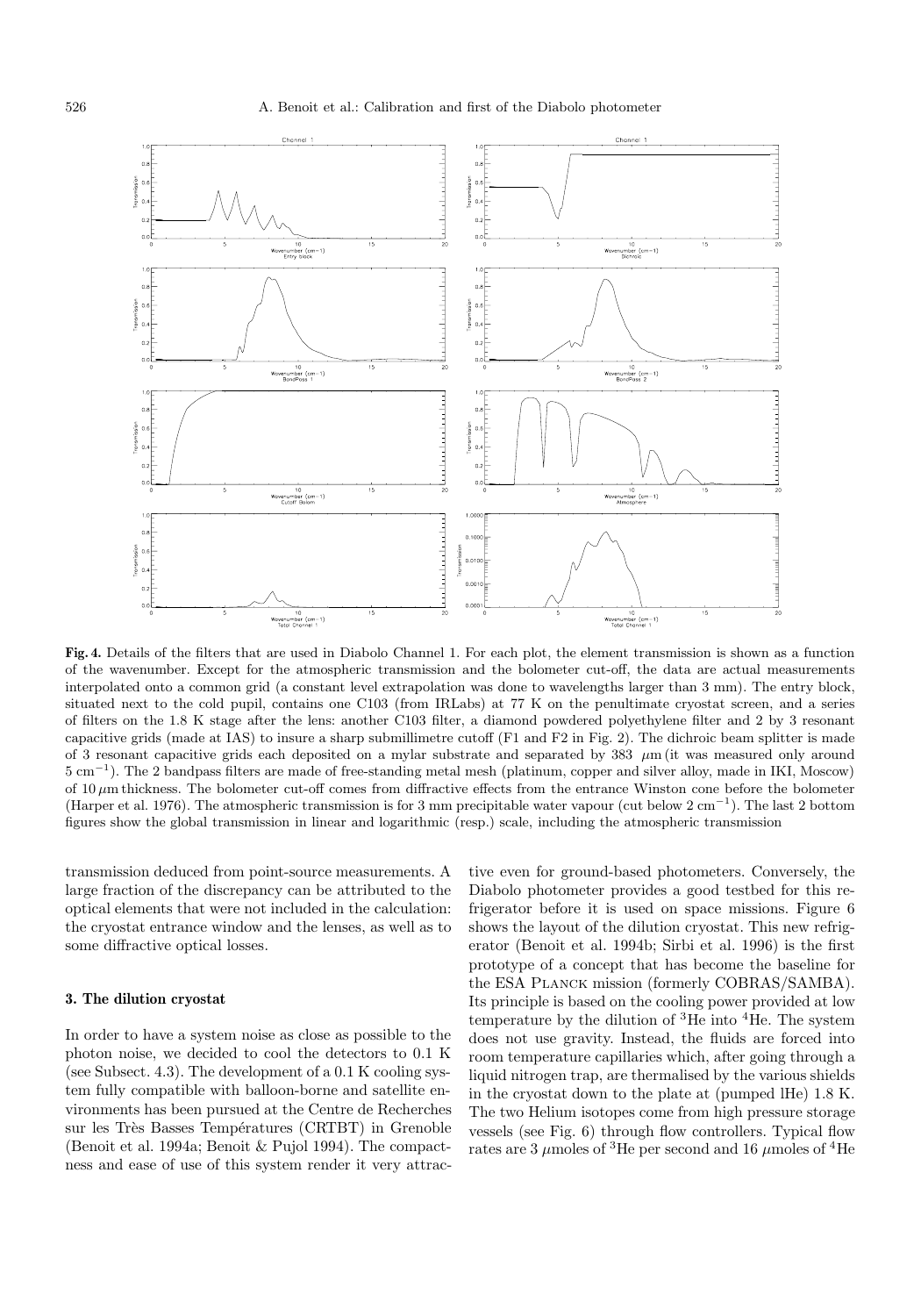

**Fig. 5.** Details of the filters that are used in Diabolo Channel 2. See previous figure for explanations

per second. The cooling at the low temperature plate is produced by mixing the two isotopes. The available power is small (only few hundred nanoWatts). Therefore the cold plate is mechanically supported by Kevlar cords and shielded electrical wires (for the bolometers) are thermalised on the heat exchanger (capillaries of 200 and 40  $\mu$ m diameter). The output mixture flows back through the heat exchanger in a third capillary which is thermally tied to the two input capillaries. The output gas is stored in a low pressure container for later recycling through purification (it will be thrown away in space in case of a satellite version). The dilution fridge was continuously running during the campaign (i.e. for three and a half weeks), keeping the bolometers at the useful temperature of about 0.1 K, except during the main cryostat helium refilling, which required heating-up the cold plate temperature to 4 K. The absolute temperature of the 0.1 K stage is measured with a Matsushita carbon resistance (1000  $\Omega$ ) at 0.1 K) in a AC low power bridge.

### **4. Design and calibration of the bolometers**

# 4.1. Design

The bolometers have been developed at IAS, and benefitted from studies in the 40 mK  $- 150$  mK range done for thermal detection of single events due to X–ray or  $\beta$ sources (Zhou et al. 1993) or to recoil of dark matter particles (de Bellefon et al. 1996). The design (see Fig. 7) is that of a classical composite bolometer with a monolithic sensor as devised by Leblanc et al. (1978). The absorber is made of a diamond window (3.5 mm diameter and 40 microns thickness) with a bismuth resistive coating  $(R = 100 \Omega)$  to match optical vacuum impedance. The sensors were cut in a selected crystal of NTD Ge to obtain an impedance around  $10 \text{ M}\Omega$  at  $150 \text{ mK}$  (the effective temperature of the bolometers during these observations, because the thermal and atmospheric backgrounds load the bolometers above the 0.1 K cryostat temperature). The whole sensitive system is integrated in an integration sphere coupled to the light cone. Moreover, by using an inclined absorber with a larger diameter than the 2.5 mm diameter of the output of the light cone we finally increase the optical absorption efficiency  $\eta$  from 40 to 80%, before residual rays go out of the integration sphere (see Eq. 5). Indeed, the optical efficiency can be estimated with the well–known Gouffe's formula (Gouffe 1945), by considering that the effective cavity surface  $S$  is twice the surface of the resistive bismuth coating (which has an emissivity larger than 0.4: Carli et al. 1981). The entrance surface  $s$  is the 2.5 mm diameter output of the cone. With  $S/s = 2(3.5/2.5)^2 = 3.9$ , the final cavity emissivity is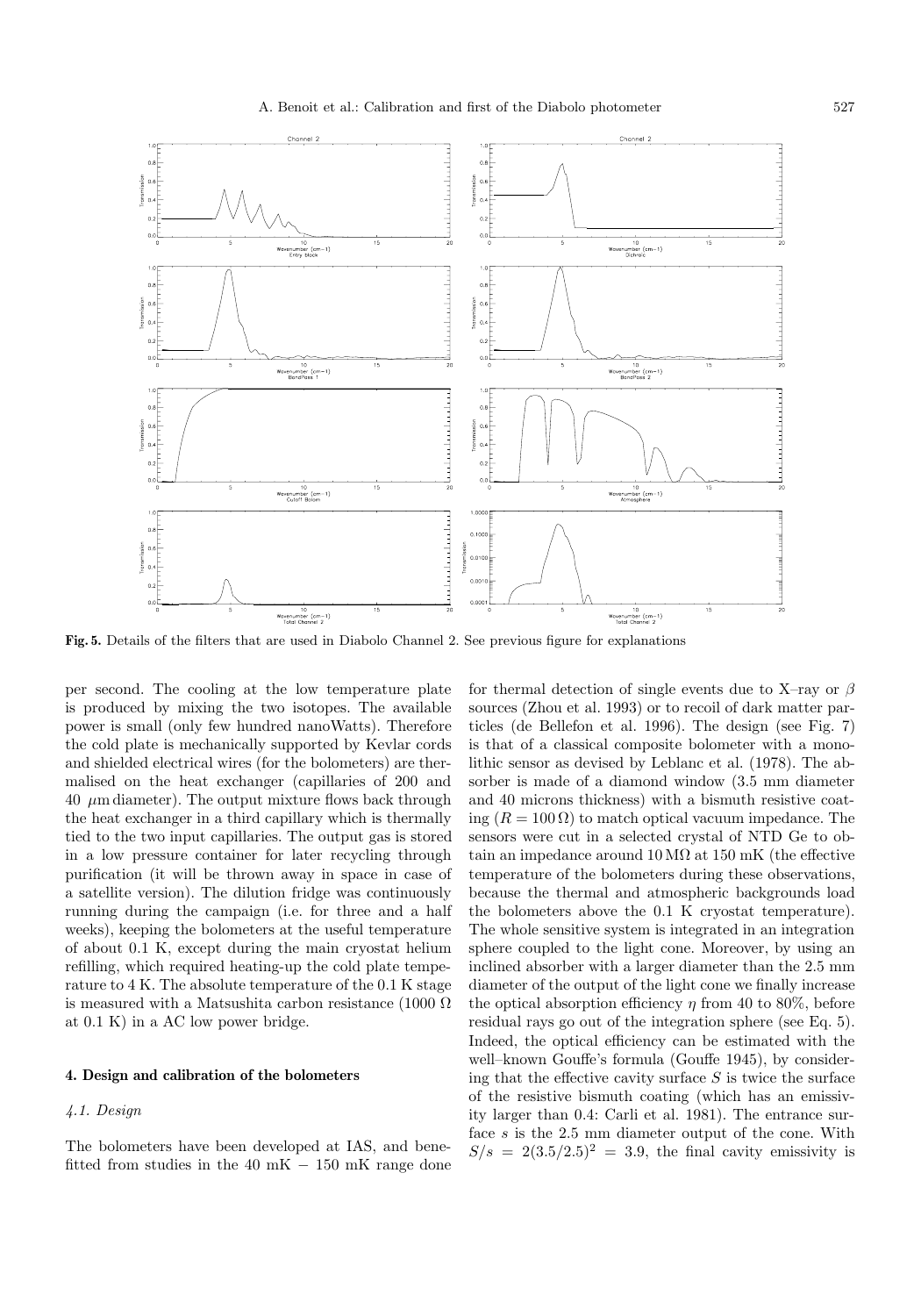

**Fig. 6.** Schematic drawing of the Diabolo open–cycle dilution refrigerator. See Sect. 3. The cold plate is at 100 mK. The lHe is pumped in order to reach a temperature of 1.8 K which is required by the dilution fridge

larger than 0.8. An additional internal calibration device (Figs. 7 and 3: a near infrared light fed by a diode on the back of the bolometer via an optical fibre) was sucessfully tested but not subsequently used, once the optics was available.

#### 4.2. Calibration

The theory of responsivity and noise from a bolometer has been written by Mather (1984) and Coron (1976). At the equilibrium, the Joule power dissipated in the bolometer,  $P_J$ , and the absorbed radiation power,  $P_R$ , are balanced by the cooling power  $P_c$  due to the small thermal link to the base temperature:

$$
P_{\rm c}(T_1, T_0) = P_{\rm J} + P_{\rm R},\tag{1}
$$

with

$$
P_{\rm c} = \frac{A}{L} \int_{T_0}^{T_1} \kappa(T) dT = g\left(\left(\frac{T_1}{T_g}\right)^{\alpha} - \left(\frac{T_0}{T_g}\right)^{\alpha}\right),\tag{2}
$$

where A, L, and  $\kappa$  are respectively the cross section, length and thermal conductivity of the material which makes the thermal link. We have approximated  $\kappa(T)$  with a power law,  $\kappa(T) \propto T^{\alpha-1}$ . From the I-V curves, we find that for the reference temperature of  $T_q = 0.1$  K the value of g and  $\alpha$  are typically of  $g = 140$  picoWatts and  $\alpha = 4.5$  for both bolometers. The impedance can be approximated with:

$$
R(T) = R_{\infty} \exp((T_{\rm r}/T)^{\beta}), \qquad (3)
$$

where  $T_r$ ,  $R_\infty$  and  $\beta$  are respectively 200 K, 0.80  $\Omega$ , and 0.38 for channel 1 and 20 K, 52  $\Omega$ , and 0.51 for channel 2.



**Fig. 7.** Schematic drawing of one bolomotric detector with its optical Winston cone (1) and its integration sphere (2) (4 mm diameter). The diamond substrate (3) is coated on the rear surface with a resistive bismuth layer (square impedance of  $100 \Omega$ ) to maximise absorption). It is tilted in order to prevent that the first reflexion goes directly out. An optical fiber (4) (made of a bundle of 20  $\mu$ m silica fibers) of 180  $\mu$ m external diameter enters the sphere, permitting control of the response stability at any time. A low pass thermal filter (5) made of a low thermal conductivity stainless tube (5 mm diameter; wall thickness 250  $\mu$ m) with a cut-off at about 0.2 Hz supresses the noise coming from temperature fluctuations of the dilution cryostat. A 50  $\mu$ m gap in (6) is necessary to prevent short circuit of the thermal filter

The electrical responsivity at zero frequency was deduced from the I-V curves using

$$
S_{\rm el}(0) = \frac{Z - R}{2RI},\tag{4}
$$

where  $Z = dV/dI$  is the dynamic impedance calculated at the bias point on the I-V curve. We find electrical responsivities of the order of 3  $10^7$  and 20  $10^7$  V/W respectively under the sky background conditions (a load of one to few hundred picoWatts). With a noise equivalent voltage of typically  $30 \text{ nV Hz}^{-1/2}$  above 2 Hz, the electrical NEP is approximately of 10  $10^{-16}$  and 2  $10^{-16}$  WHz<sup>-1/2</sup> for channel 1 and 2 respectively. The response of the bolometer to the optical signal is linked to the electrical response via

$$
S_{\rm opt} = \eta S_{\rm el},\tag{5}
$$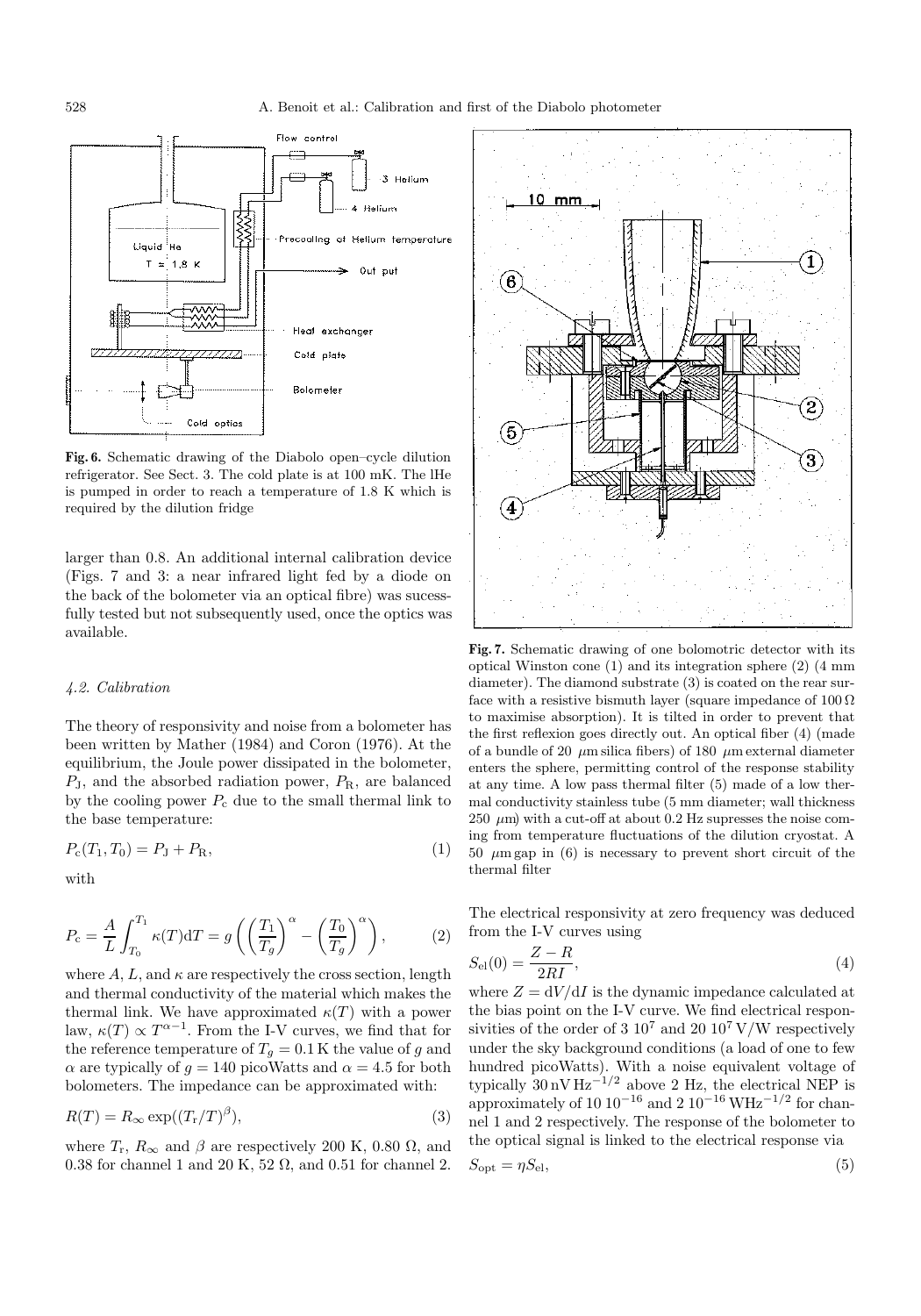where  $\eta$  is the optical efficiency. Thus, assuming  $\eta \geq 0.8$ , the optical NEP (although not measured) at zero frequency could be reliably estimated to be better than  $15 \text{ } 10^{-16} \text{ and } 3 \text{ } 10^{-16} \text{ W} \text{Hz}^{-1/2} \text{ for channel } 1 \text{ and } 2$ respectively.

The bolometer also responds to the base plate temperature fluctuations with a responsivity that can be deduced from the previous formalism:

$$
\frac{\mathrm{d}V}{\mathrm{d}T_0} = -S_{\text{el}} \frac{\mathrm{d}P_{\text{c}}}{\mathrm{d}T_0} = S_{\text{el}} \frac{A}{L} \kappa(T_0) = \frac{S_{\text{el}} g \alpha}{T_0} \left(\frac{T_0}{T_g}\right)^{\alpha}.
$$
 (6)

The 2 bolometers that we use have typical sensitivities to the base plate temperature of 0.2 and 1.2  $\mu$ V/ $\mu$ K respectively. We see from Eq. (6) that the larger the conduction to the base plate and the larger the sensitivity of the bolometer to an external signal, the most sensitive will the bolometer be to the fluctuations of the base plate temperature. As the base plate temperature  $T_0$  fluctuates by typically  $10 \mu K$  over time scales of few seconds, a regulation of this temperature should be made in the near future to minimise fluctuations.

The time constant is less than 10 milliseconds for both bolometers as measured with particles absorbed by the bolometers against a small radioactive source.

## 4.3. The need for 0.1 K temperature in ground-based experiments

The background is relatively large in the case of groundbased experiments. There is a general prejudice that very low temperatures are thus not needed. Actually, the temperature required for optimised bolometers depends only on the wavelength, because the photon and bolometer noises both increase as the square root of the incoming background. The general formula is (Mather 1984; Griffin 1995; Benoit 1996):

$$
T_{\text{max}} = \frac{hc}{k} \frac{p}{\lambda},\tag{7}
$$

where  $hc/k = 14.4 \,\mathrm{K}$  mm and p is a dimensionless constant. It turns out that for classical bolometers with a resistive thermometer, one has typically  $p \approx 0.025$ , so that the maximum temperature for millimetre continuum astronomy is 0.4 K. Allowing for non ideal effects and bolometers which would be 0.7 less noisy than the background noise, a temperature of 0.1 K is required in the 2 mm cosmological atmospheric window. The ultimate noise equivalent power for a given background  $P$  and temperature  $T$ is then

NEP/(WHz<sup>-1/2</sup>) 
$$
\simeq 10^{-17} (PT/(10^{-13} \text{WK}))^{0.5}
$$
. (8)

The present bolometers are within a factor 3 of this limit, which is also the photon noise limit, thus leaving some margin for improvements.



**Fig. 8.** Principle of Diabolo readout electronics. The square wave bias is adjusted to oppose the bias coming from the capacitive integrated current. Once these parameters are fixed, the out-of-equilibrium signal at the middle of the electrical bridge follows the varying radiation power absorbed by the bolometer

#### **5. Readout electronics**

The special development made for the readout electronics is described by Gaertner et al. (1997) in detail. Here we give the basic characteristics of the electronics that were specially devised for this instrument. The bolometer is biased with a *square* AC modulation at typically 61 Hz. The current is injected through a capacitance (in place of the classical load resistance) and an opposition voltage is applied to ensure a near–equilibrium of the bridge (Fig. 8).

Hence a small AC modulated out-of-equilibrium signal can be analysed, which is less than  $10^{-3}$  of the input voltage. The major advantages of this system are

- **–** a constant power dissipation in the bolometer, which keeps its dynamical impedance constant (the squarewave signal does not perturb the thermal behaviour of the bolometer because it works at a constant input power);
- **–** no additional Johnson noise due to the load (which is capacitive rather than resistive);
- **–** a reduced low-frequency noise from the electronics, due to the modulation with a square function at frequencies above a few tens of Hertz.

A cold FET amplifier (JFET NJ132 at 100 K) is used to have an amplifier noise smaller than the bolometer noise. Shielded wire is used all the way in order to avoid electronic interferences and the cable is soldered throughout to avoid microphonics.

Version 1 of this electronics uses an analog lock-in amplifier with a slow feedback on the bias of the bolometer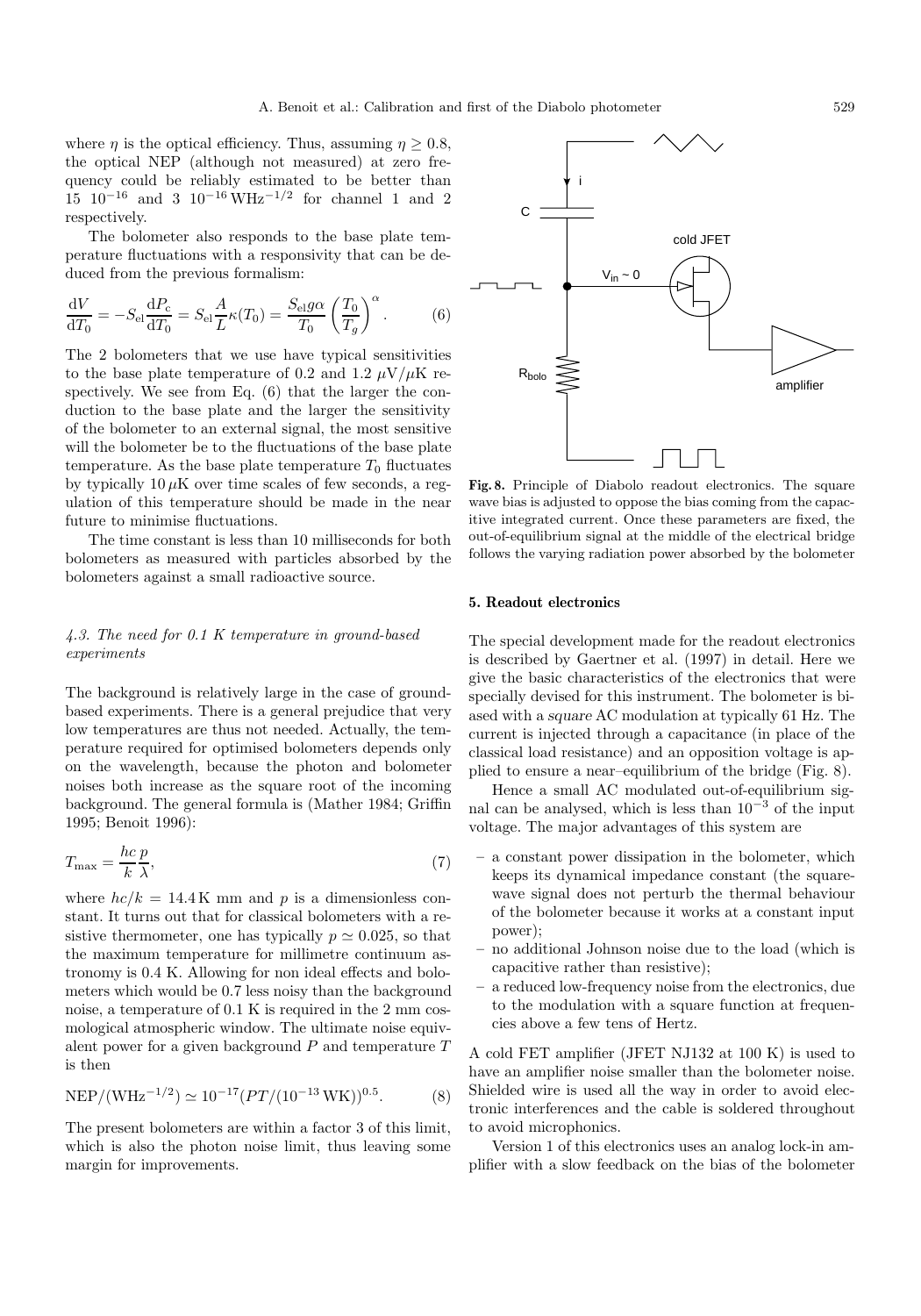

**Fig. 9.** Mars observed with Diabolo at 1.2 mm at MITO. Contours are at 20, 40, 60, 80, and 100  $mK_{RJ}$  brightness levels

to force the signal to be zero (with time constant of few seconds). In this way, we measure

- **–** at intermediate frequency (1−10 Hz), the voltage variation of the bolometer at constant current;
- **–** at low frequency (DC below 1 Hz), the absolute power received by the bolometer. As the impedance of the bolometer is fixed by the bridge balance, the bolometer works at constant temperature and the bias power gives us directly the DC radiation input power.

#### **6. First observations**

We describe now the observations done in March 1995 during a three and a half week campaign at the Millimetre and Infrared Testa Grigia Observatory (MITO) that gives an 8 arcmin beam with the Diabolo photometer. Here we present some results that were acquired with a sawtooth modulation of the secondary at 1.9 Hz (which provided a constant elevation scan across a source, of typically 26.4 arcmin width), combined with a slow drift of the elevation offset relative to the source (by a total of 40 arcmin, with steps of 4 arcmin i.e. half beam width every 10 s). The acquisition frequency of 61 Hz is twice the AC modulation readout frequency. It is synchronous with the wobbling secondary frequency of 1.9 Hz, giving 32 measurement points per period.

To our knowledge, these data are the first ever to be acquired on the sky in a total power mode using unpaired bolometers. It anticipates and proves the feasability of the total power readout mode that is planned for next submillimetre ESA missions (Planck and FIRST).



**Fig. 10.** Mars observed with Diabolo at 2.1 mm at MITO. Contours are at 20, 40, 60, 80, and 100  $mK_{RJ}$  brightness levels



**Fig. 11.** Orion observed with Diabolo at 1.2 mm at MITO. Contours are at 10, 20, 30, 40  $mK_{RJ}$  brightness levels

#### 6.1. The MITO telescope

The MITO telescope has been specifically designed for submillimetre continuum observations at the arcminute scale up to the degree scale, and as such is a unique facility in Europe. The telescope (De Petris et al. 1996), which was designed in parallel with OLIMPO (Osservatorio nel Lontano Infrarosso Montato su Pallone Orientabile) ex TIR (Telescopio InfraRosso) one, is a classical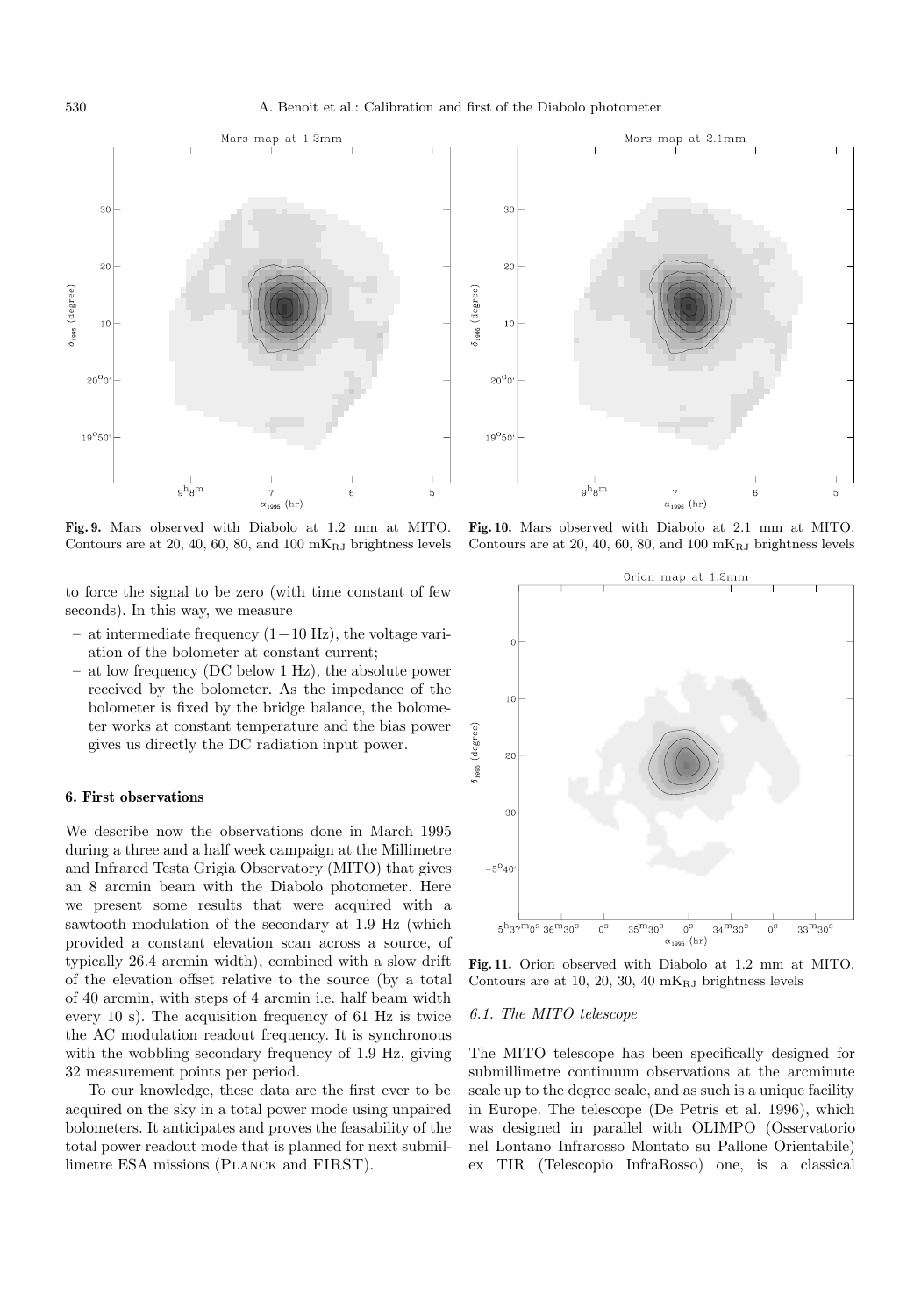

**Fig. 12.** Orion observed with Diabolo at 2.1 mm at MITO. Contours are at 10, 20, 30, 40  $mK_{RJ}$  brightness levels

Cassegrain-type 2.6 m dish with a wobbling secondary mirror designed with very low levels of vibration (Mainella et al. 1996). The MITO facility is situated on a dry cold site at an altitude of 3500 m close to Cervinia-Breuil in Italy, very near the Swiss border and the Gornergrat infrared and millimetre observatory TIRGO (Telescopio InfraRosso del GOrnergrat). During our observations, we routinely had outside temperatures of −20 Celsius (most of the nights) and good weather for about one third of the time, making this site excellent for (sub)millimetre high angular resolution astronomy (the opacity is less than a tenth at zenith in the whole millimetre range).

## 6.2. Data reduction

The data were acquired with two independent acquisition systems, the first one based on the development of the PRONAOS one and the second one custom made to allow for the new readout technique. The following data analysis is based on the last system.

After deglitching, a raw map is made with the values of the signal for given azimuth and elevation offsets. The azimuth offset is deduced from the position in a given period of the secondary while the elevation offset is (or should be) a sawtooth function of time. The registration of the instrument data with the telescope pointing information is done with an absolute time line which happened to be inaccurate after ten minutes of observations. Therefore, we can only show here the data which are post-synchronised with the help of the occurence of a strong source detected in the raw data. The data present a strong systematic effect which is quite reproducible and function of the azimuth

offset angle. This is easily removed from the maps by computing the mean effect (over elevation offset angles) after the source has been masked. This effect is most likely due to the instrument "seeing" the asymmetrical back of the secondary during its sawtooth motion. This can and will be reduced by adding a secondary mirror baffle as described in Gervasi et al. (1998).

Another phenomenon is the slow drift of the detectors during time which is removed with a running constant elevation average after the source is masked. Each map is then rotated by the parallactic angle and coadded to the others to make a final map in astronomical coordinates.

The maps of planet Mars as obtained in the two Diabolo channels, are shown in Figs. 9 and 10. It corresponds to the average of 9 individual maps of 28× 40 arcmin, and a total integration time of 1050 s. The beams are quite similar at both wavelengths and coaligned within a precision of a tenth of a beam. The beam FWHM is of 7.5 arcmin. The integrated beam efficiency is the same as that of an 8 arcmin FWHM Gaussian beam. The signal expected from the planet after dilution in the beam is equivalent to a 110 mK blackbody.

The Orion BN-KL nebula is detected in the raw data and the final maps are given in Figs. 11 and 12. It is calibrated with Mars signal, but no correction for differential extinction was applied. As Mars was at a larger elevation at the time of the observations, the fluxes of Orion which are found as  $860 \pm 48$  Jy and  $330 \pm 40$  Jy at 1.2 and 2.1 mm should really be considered as a lower limit (especially at 1.2 mm). The Orion spectrum, which is dominated by dust emission in the infrared and submillimetre domains, clearly behaves differently at the 2.1 millimetre wavelength, because the flux scales as the frequency to the power 2 between 1.2 and 2.1 mm rather than of 3 to 4 for dust submillimetre emission. Free-free emission from the compact central HII region is most likely at the origin of the 2.1 mm excess.

The atmospheric noise is evident in all the data that were taken. Sensitivities were deduced from blank sky maps as 5, 8 and 7 mK<sub>RJ</sub> s<sup>1/2</sup> at respectively 1.2, 2.1 mm and 2.1 mm after atmospheric noise decorrelation.

#### **7. Recent improvements**

A number of improvements to the Diabolo instrument have been made since the original design. The changes made to the Diabolo setup are listed below:

- **–** All quartz lenses have been replaced by polyethylene lenses, because the anti–reflection coatings had a tendency to fall off due to the stresses induced by temperature cycles;
- **–** A new 0.1 K cryostat has been designed with a Joule– Thomson cycle on the mixed Helium output, which produces the 1.8 K stage, hence the main lHe vessel is now at 4 K. The major advantage is that refilling